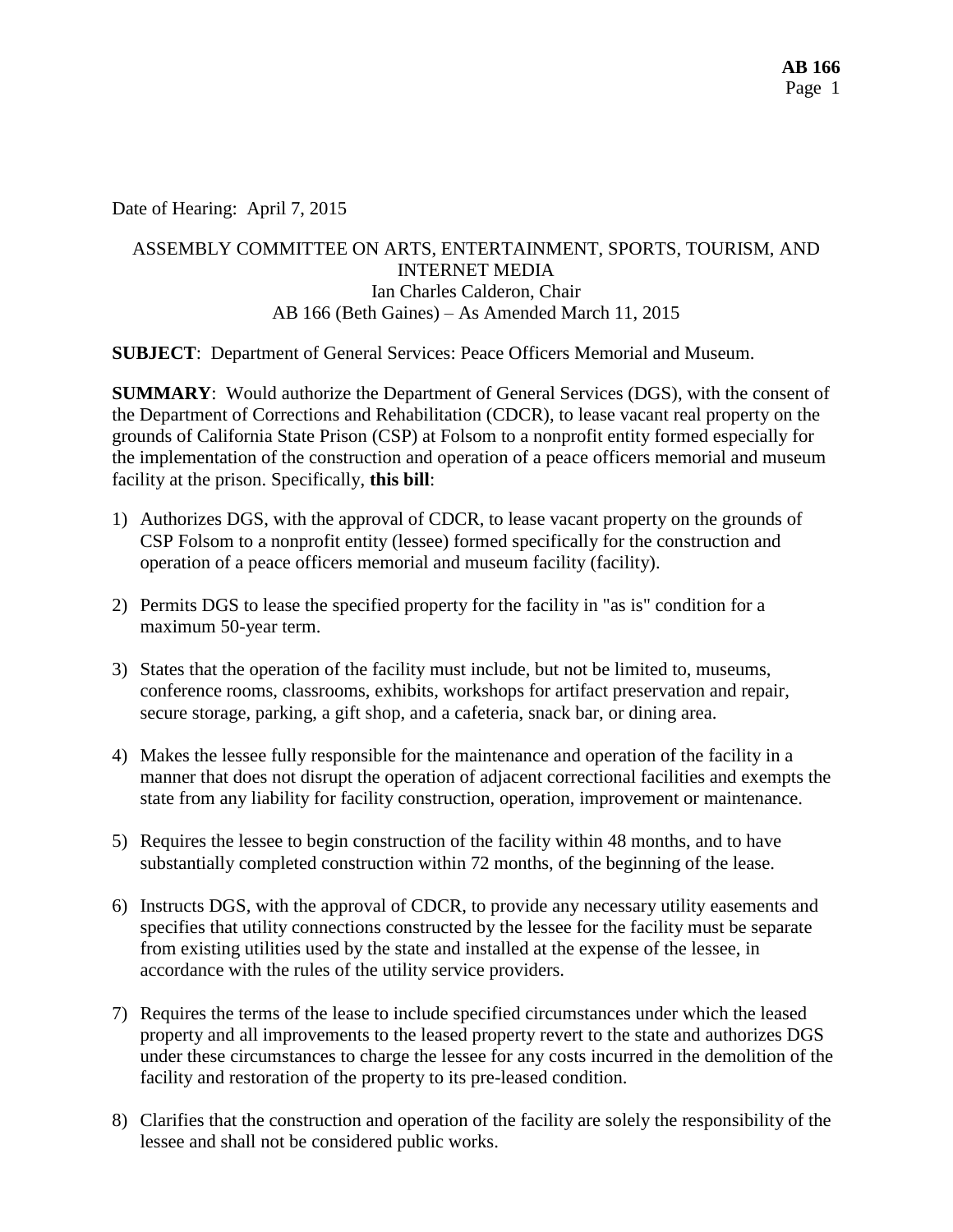- 9) Requires the lessee to pay all administrative costs incurred by DGS associated with the lease and any required easements.
- 10) Subjects the lease to periodic review every five years by the Director of DGS in order to determine whether the purposes of the lease are being carried out.

### **EXISTING LAW**:

- 1) Authorizes DGS to develop and review an inventory of property surplus to the needs of the state in portions or their entirety, and allows DGS, subject to legislative approval, to sell, lease, exchange, or transfer various specified properties for current market value, or upon terms and conditions as DGS determines are in the best interests of the state.
- 2) Authorizes DGS, with the consent of the state agency concerned, to lease for a maximum period of five years, any real or personal property belonging to the state, if the Director of DGS deems the lease is not expressly prohibited by law and is in the state's best interest.
- 3) Requires legislative authority for leases of state land for periods exceeding five years and provides exemptions to the five year limit for specified parcels.

### **FISCAL EFFECT**: Unknown

### **COMMENTS**:

1) *Stated need for legislation and support.*

The author's office states that in 1975, the Retired Correctional Peace Officers Association founded the museum at Folsom State Prison and dedicated it to prison staff members who had died from cancer. The museum is housed at Old House #8, just inside the entrance to Folsom Prison, and is staffed by volunteers. The author's office states that the current museum space is too small to adequately highlight the history of CDCR, honor the members of the profession, and help dispel negative stereotypes. The author's office notes that several artifacts have had to be placed in other storage areas of Folsom Prison due to the lack of space.

This bill allows a 50-year lease for a proposed museum site on land that is currently vacant and does not conflict with any CDCR operational or facility plans at either Old Folsom prison or New Folsom Prison. The facility will be built and operated using private donations. Once a lease is approved, CDCR will have no role or responsibility in its construction or operation. The museum will be principally operated by volunteers, many of whom are former CDCR correctional officers, and overseen by DGS through periodic review.

According to the bill's sponsors, the Old Guard Foundation (OGF), a nonprofit specifically organized to direct the construction and eventual operation of the Museum, "The OLF plans to sponsor, build and operate a world-class collection of artifacts, exhibits, videos, photographs, and first-hand descriptions of historical incidents so the public can explore the deep and colorful history of Corrections in Folsom and other locations across America…As a partner in the community, the national Big House Prison Museum will help cultivate a cooperative relationship between the Old Guard Foundation and local businesses by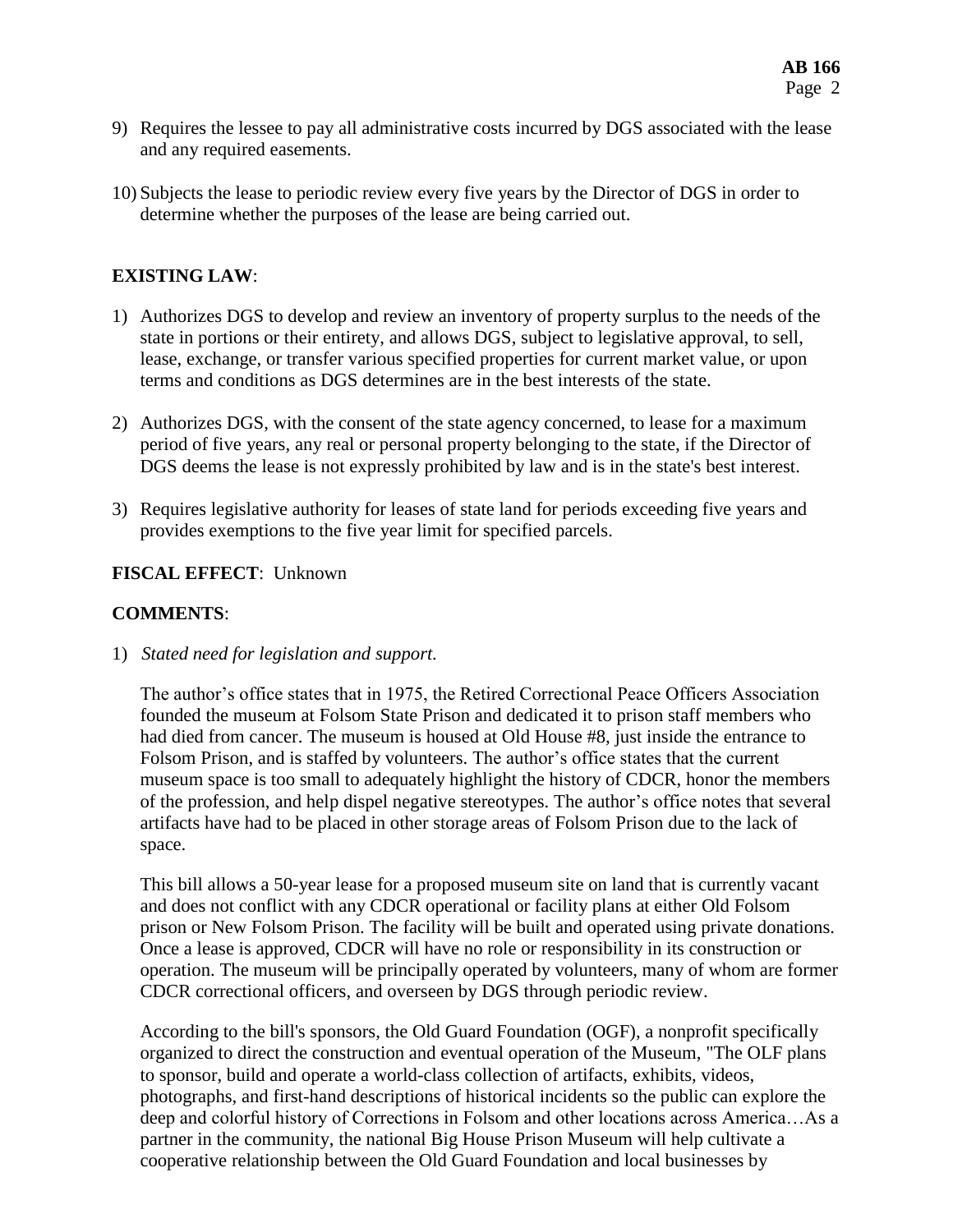promoting tourism and commerce, giving local residents and tourists an interesting and memorable experience."

#### 2) *Background: AB 166 is reintroduction of prior vetoed legislation*.

AB 1503 (Gaines) of 2014 was similar to this bill but would have required, rather than permitted, the proposed lease between DGS, CDCR and the sponsor. AB 1503 passed through the Legislature without a single no vote, but was vetoed by the Governor with the following message: "Current law already allows the state to enter into shorter leases without specifying the lessee. Rather than forcing the state to allow a little-known, non-governmental entity to use public property for up to 50 years, I would prefer that supporters pursue the existing authority provided in statute." The author responded to this message by changing the terms to permit the DGS and CDCR to contract with the sponsor, rather than mandate the parties to the agreement. The author states that she is in contact with the Governor's office, and is working with his staff in order to avoid a similar fate for AB 166.

#### 3) *AB 166 authorizes lease consistent with prior DGS agreements.*

According to the Senate Floor analysis of AB 1503 of last session (precursor to AB 166), "The DGS reports that it has several leases with nonprofit organizations, most of which are leased at below market rental value. The lease authorization contemplated in this bill is to expand the existing museum/memorial at Folsom State Prison.

"This bill allows DGS, CDCR, and the lessee to negotiate the price and other terms of the lease in order to provide for the continued use, enjoyment and new expansion of the museum on prison property. Under existing laws, DGS is authorized to enter into such agreements when the Director determines that doing so is in the best interests of the state.

"For example, DGS may lease part of Napa State Hospital for an independent living facility 'under terms and conditions determined by the director to be in the best interests of the state.' Another statute authorizes DGS, "in the best interests of the state," to re-negotiate a lease for the purpose of establishing an educational park, for a period not to exceed 50 years. Similarly, DGS may lease the Nurses Cottage at the Agnew's Developmental Center to nonprofits operating homeless shelters for \$1 per month in lease payments.

"Most relevant to this bill, existing statutes direct DGS, upon terms and conditions that DGS deems to be in the best interest of the state, to lease any or all of the Preston Castle portion of the Ione Youth Facility for a term not to exceed 55 years and for the consideration of \$1 per year."

Current law restricts the length for which the state may lease its own real property to private or other entities to no more than five years. Any lease for longer than five years, such as that proposed by AB 166, requires specific statutory authority. As mentioned, various individual statutes have been enacted over the years to allow the state to lease specific parcels of state property in excess of five years. These leases generally require the state to review the terms and conditions every five years to ensure the state's interests are protected, as does AB 166.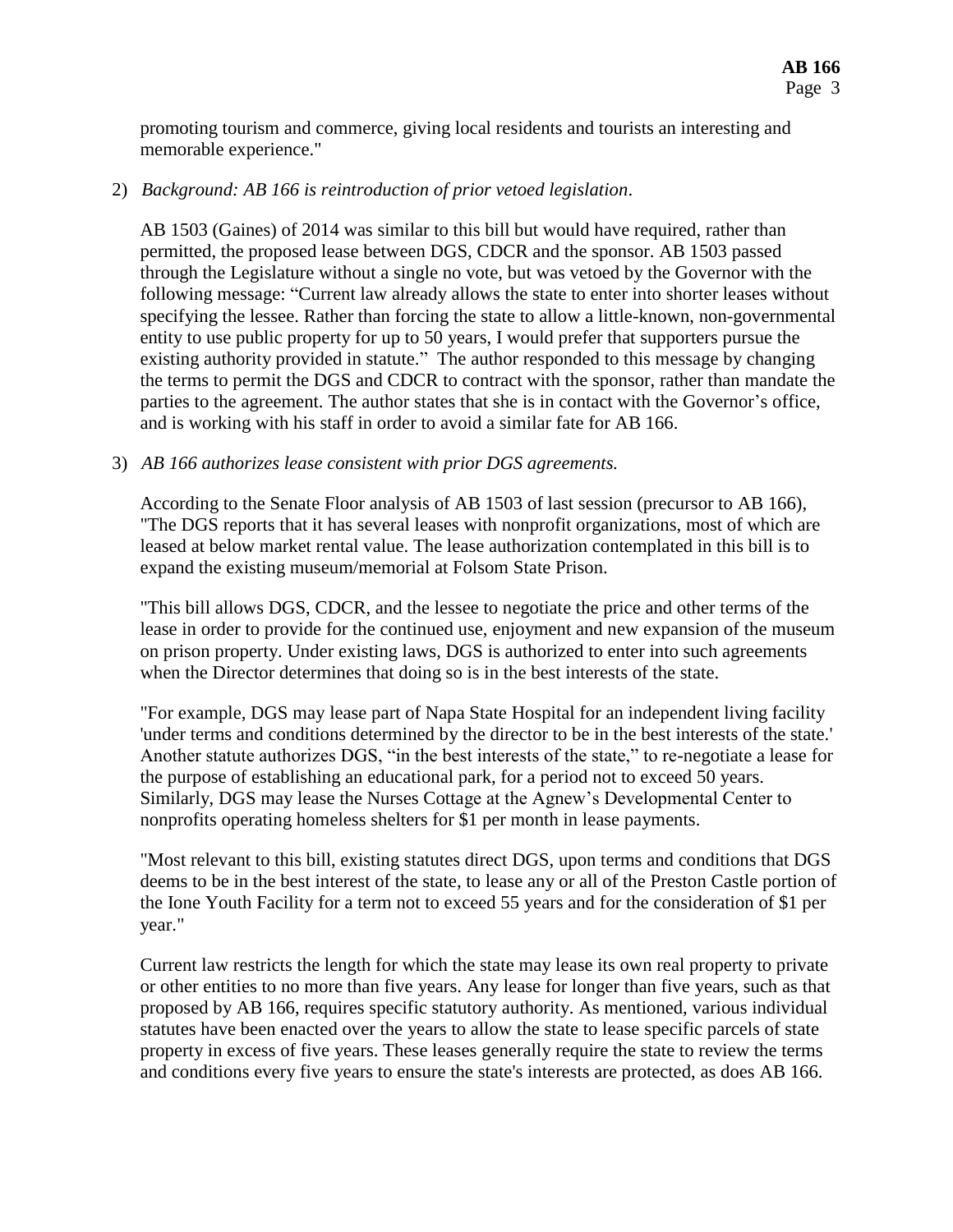4) *Existing prison museums in California.*

Information provided by the Pennsylvania State Department of Corrections *Eastern State Penitentiary State Museum* Internet site notes, "People are fascinated by prisons. There are more than 100 prison museums worldwide; and in the tourist-rich cities of San Francisco, London and Dublin, historic prisons are the single largest attractions." In their extensive list of existing prison museums are the following California facilities and descriptions:

- Alcatraz, San Francisco, CA, USA. Born of necessity, perhaps even political expediency, Alcatraz represents the federal government's response to post-Prohibition, post-Depression America. Arguably America's most famous prison, Alcatraz operated as a Federal Prison from 1934 until 1963.
- Folsom Prison Museum, Sacramento, CA, USA. The Folsom Prison Museum offers a look at torturous prison conditions in decades after the California Gold Rush populated the Sierra Nevada foothills. The museum contains artifacts and records dating back to the 1800s.
- Manzanar National Historic Site, Independence, CA, USA. Manzanar War Relocation Center was one of ten camps at which Japanese American citizens and resident Japanese aliens were interned during World War II. Located at the foot of the imposing Sierra Nevada in eastern California's Owens Valley, Manzanar has been identified as the best preserved of these camps.
- Old Monterey Jail, Monterey, CA, USA. The Old Jail, located next to Colton Hall, was constructed in 1854 and served as the City Jail until 1956. The jail was an impenetrable fortress for its inmates; no one ever escaped from the thick granite walls during its history.
- San Quentin Prison Museum, San Quentin, CA, USA. California established a State Prison system in 1851 in response to increased criminal activity brought on by the sudden influx of men seeking their fortune in the gold fields. As it quickly became overcrowded and escapes common, building began for a permanent facility on Pt. San Quentin in 1852.
- 5) *Prior related legislation.*
	- a) AB 1503 (Gaines) of 2014 (discussed above) was similar to this bill but would have required, rather than permitted, the proposed lease between DGS, CDCR and the sponsor. This bill was vetoed by Governor Brown.
	- b) SB 148 (Oller), Chapter 271, Statutes of 2001, directs DGS to lease upon terms and conditions deemed in the best interest of the state, any or all, of the Preston Castle portion of the Ione Youth Facility for a maximum 55-year and a lease payment of \$1 per year to the nonprofit Preston Castle Foundation for specified uses.
	- c) AB 434 (Waters), Chapter 146, Statutes of 1989, authorizes DGS, with the consent of CDCR, to enter into a 50-year lease with the City of Folsom for a specified parcel within the grounds of CSP Folsom for a water reservoir. Requires the lease to be for fair market value and periodically reviewed every five years by the Director of DGS.